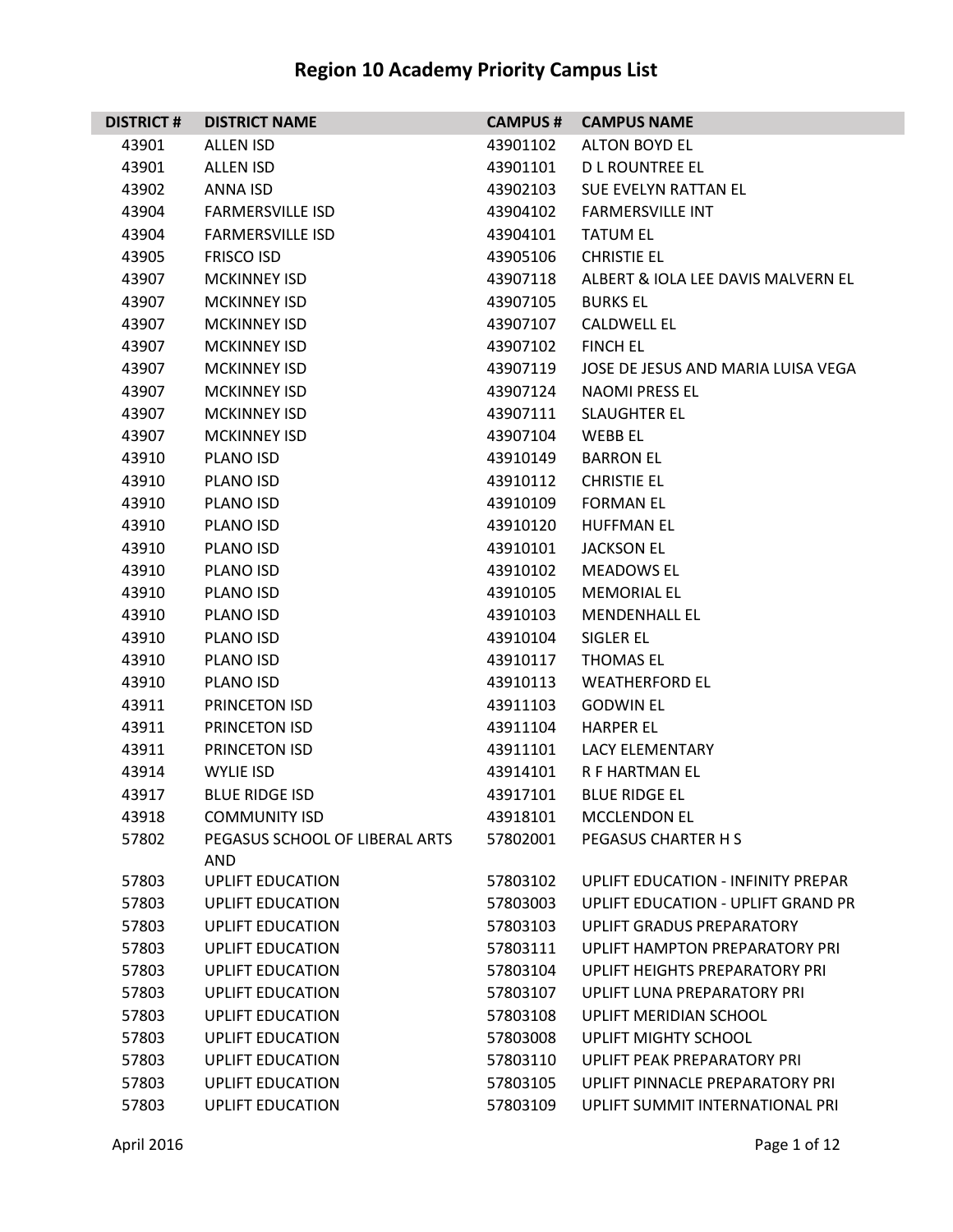| <b>DISTRICT#</b> | <b>DISTRICT NAME</b>                               | <b>CAMPUS#</b> | <b>CAMPUS NAME</b>                 |
|------------------|----------------------------------------------------|----------------|------------------------------------|
| 57803            | <b>UPLIFT EDUCATION</b>                            | 57803106       | UPLIFT TRIUMPH PREPARATORY SCHOOL  |
| 57803            | <b>UPLIFT EDUCATION</b>                            | 57803112       | UPLIFT WILLIAMS PREPARATORY PRI    |
| 57805            | LUMIN EDUCATION                                    | 57805101       | LUMIN LINDSLEY PARK COMMUNITY SCHO |
| 57806            | ADVANTAGE ACADEMY                                  | 57806101       | ADVANTAGE ACADEMY                  |
| 57807            | LIFE SCHOOL                                        | 57807102       | LIFE SCHOOL LANCASTER              |
| 57807            | LIFE SCHOOL                                        | 57807105       | LIFE SCHOOL MOUNTAIN CREEK         |
| 57807            | LIFE SCHOOL                                        | 57807001       | LIFE SCHOOL OAK CLIFF              |
| 57808            | UNIVERSAL ACADEMY                                  | 57808101       | UNIVERSAL ACADEMY                  |
| 57809            | <b>NOVA ACADEMY</b>                                | 57809101       | <b>NOVA ACADEMY</b>                |
| 57810            | <b>ACADEMY OF DALLAS</b>                           | 57810101       | <b>ACADEMY OF DALLAS</b>           |
| 57811            | CHILDREN FIRST ACADEMY OF<br><b>DALLAS</b>         | 57811101       | <b>CHILDREN FIRST OF DALLAS</b>    |
| 57811            | CHILDREN FIRST ACADEMY OF<br><b>DALLAS</b>         | 57811102       | THE CHILDREN FIRST ACADEMY - HOUST |
| 57813            | <b>TRINITY BASIN PREPARATORY</b>                   | 57813101       | <b>TRINITY BASIN PREPARATORY</b>   |
| 57814            | <b>ACADEMY FOR ACADEMIC</b><br><b>EXCELLENCE</b>   | 57814003       | <b>MEDLOCK YOUTH VILLAGE</b>       |
| 57816            | A W BROWN-FELLOWSHIP<br>LEADERSHIP AC              | 57816102       | A W BROWN - F L A EARLY CHILDHOOD  |
| 57816            | A W BROWN-FELLOWSHIP<br>LEADERSHIP AC              | 57816101       | AW BROWN-F L A INT CAMPUS          |
| 57817            | <b>FOCUS LEARNING ACADEMY</b>                      | 57817101       | <b>FOCUS LEARNING ACADEMY</b>      |
| 57819            | JEAN MASSIEU ACADEMY                               | 57819001       | JEAN MASSIEU ACADEMY               |
| 57827            | NOVA ACADEMY (SOUTHEAST)                           | 57827101       | NOVA ACADEMY (SOUTHEAST)           |
| 57827            | NOVA ACADEMY (SOUTHEAST)                           | 57827102       | NOVA ACADEMY PRICHARD              |
| 57829            | A+ ACADEMY                                         | 57829001       | A+ ACADEMY                         |
| 57830            | <b>INSPIRED VISION ACADEMY</b>                     | 57830001       | INSPIRED VISION ACADEMY EL         |
| 57831            | <b>GATEWAY CHARTER ACADEMY</b>                     | 57831001       | <b>GATEWAY CHARTER ACADEMY -EL</b> |
| 57832            | ALPHA CHARTER SCHOOL                               | 57832001       | ALPHA CHARTER SCHOOL               |
| 57835            | <b>GOLDEN RULE CHARTER SCHOOL</b>                  | 57835101       | <b>GOLDEN RULE</b>                 |
| 57835            | <b>GOLDEN RULE CHARTER SCHOOL</b>                  | 57835001       | GOLDEN RULE CHARTER SCHOOL         |
| 57835            | <b>GOLDEN RULE CHARTER SCHOOL</b>                  | 57835102       | <b>GOLDEN RULE DESOTO</b>          |
| 57835            | <b>GOLDEN RULE CHARTER SCHOOL</b>                  | 57835104       | <b>GOLDEN RULE GRAND PRAIRIE</b>   |
| 57835            | <b>GOLDEN RULE CHARTER SCHOOL</b>                  | 57835103       | <b>GOLDEN RULE SOUTHWEST</b>       |
| 57836            | <b>ST ANTHONY SCHOOL</b>                           | 57836101       | ST ANTHONY ACADEMY                 |
| 57837            | KIPP DALLAS-FORT WORTH                             | 57837101       | <b>KIPP DESTINY EL</b>             |
| 57837            | KIPP DALLAS-FORT WORTH                             | 57837041       | KIPP TRUTH ACADEMY                 |
| 57837            | KIPP DALLAS-FORT WORTH                             | 57837102       | <b>KIPP TRUTH EL</b>               |
| 57839            | LA ACADEMIA DE ESTRELLAS                           | 57839101       | LA ACADEMIA DE ESTRELLAS           |
| 57841            | CITYSCAPE SCHOOLS                                  | 57841001       | EAST GRAND PREPARATORY ACADEMY     |
| 57844            | <b>MANARA ACADEMY</b>                              | 57844102       | MANARA STEM ACADEMY - ARLINGTON    |
| 57846            | <b>LEGACY PREPARATORY</b>                          | 57846001       | LEGACY PREPARATORY CHARTER ACADEMY |
| 57848            | <b>INTERNATIONAL LEADERSHIP OF</b><br><b>TEXAS</b> | 57848004       | INTERNATIONAL LEADERSHIP OF TEXAS  |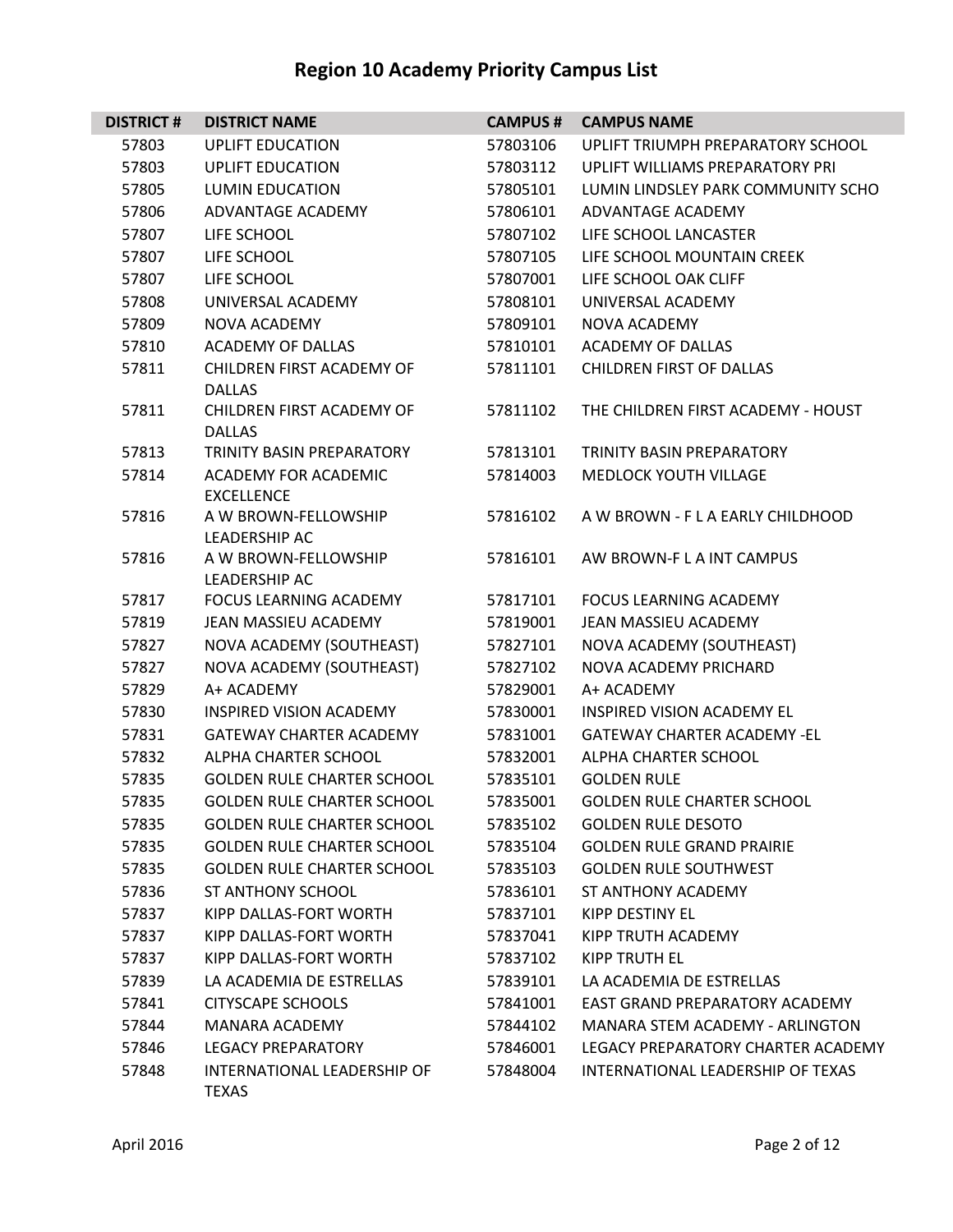| <b>DISTRICT#</b> | <b>DISTRICT NAME</b>                 | <b>CAMPUS #</b> | <b>CAMPUS NAME</b>                 |
|------------------|--------------------------------------|-----------------|------------------------------------|
| 57848            | <b>INTERNATIONAL LEADERSHIP OF</b>   | 57848001        | INTERNATIONAL LEADERSHIP OF TEXAS  |
|                  | <b>TEXAS</b>                         |                 |                                    |
| 57849            | TRINITY ENVIRONMENTAL ACADEMY        | 57849001        | TRINITY ENVIRONMENTAL ACADEMY      |
| 57903            | <b>CARROLLTON-FARMERS BRANCH ISD</b> | 57903131        | <b>BLAIR EL</b>                    |
| 57903            | <b>CARROLLTON-FARMERS BRANCH ISD</b> | 57903110        | <b>BLANTON EL</b>                  |
| 57903            | <b>CARROLLTON-FARMERS BRANCH ISD</b> | 57903102        | <b>CARROLLTON EL</b>               |
| 57903            | CARROLLTON-FARMERS BRANCH ISD        | 57903103        | <b>CENTRAL EL</b>                  |
| 57903            | <b>CARROLLTON-FARMERS BRANCH ISD</b> | 57903113        | <b>DAVIS EL</b>                    |
| 57903            | <b>CARROLLTON-FARMERS BRANCH ISD</b> | 57903109        | <b>FARMERS BRANCH EL</b>           |
| 57903            | <b>CARROLLTON-FARMERS BRANCH ISD</b> | 57903116        | <b>FURNEAUX EL</b>                 |
| 57903            | <b>CARROLLTON-FARMERS BRANCH ISD</b> | 57903105        | <b>GOOD EL</b>                     |
| 57903            | CARROLLTON-FARMERS BRANCH ISD        | 57903121        | <b>LANDRY EL</b>                   |
| 57903            | <b>CARROLLTON-FARMERS BRANCH ISD</b> | 57903124        | <b>MCKAMY EL</b>                   |
| 57903            | <b>CARROLLTON-FARMERS BRANCH ISD</b> | 57903135        | MCLAUGHLIN STRICKLAND EL           |
| 57903            | <b>CARROLLTON-FARMERS BRANCH ISD</b> | 57903129        | <b>MCWHORTER EL</b>                |
| 57903            | <b>CARROLLTON-FARMERS BRANCH ISD</b> | 57903126        | <b>RAINWATER EL</b>                |
| 57903            | <b>CARROLLTON-FARMERS BRANCH ISD</b> | 57903005        | SALAZAR DISTRICT ALTERNATIVE EDUCA |
| 57903            | <b>CARROLLTON-FARMERS BRANCH ISD</b> | 57903125        | SHEFFIELD EL                       |
| 57903            | <b>CARROLLTON-FARMERS BRANCH ISD</b> | 57903106        | <b>STARK EL</b>                    |
| 57903            | <b>CARROLLTON-FARMERS BRANCH ISD</b> | 57903111        | <b>THOMPSON EL</b>                 |
| 57904            | <b>CEDAR HILL ISD</b>                | 57904101        | <b>BRAY EL</b>                     |
| 57904            | <b>CEDAR HILL ISD</b>                | 57904104        | <b>HIGH POINTE EL</b>              |
| 57904            | <b>CEDAR HILL ISD</b>                | 57904105        | <b>HIGHLANDS EL</b>                |
| 57904            | <b>CEDAR HILL ISD</b>                | 57904108        | <b>LAKERIDGE EL</b>                |
| 57904            | <b>CEDAR HILL ISD</b>                | 57904102        | <b>PLUMMER EL</b>                  |
| 57904            | <b>CEDAR HILL ISD</b>                | 57904107        | <b>WATERFORD OAKS EL</b>           |
| 57905            | <b>DALLAS ISD</b>                    | 57905247        | ADELFA BOTELLO CALLEJO EL          |
| 57905            | <b>DALLAS ISD</b>                    | 57905219        | <b>ADELLE TURNER EL</b>            |
| 57905            | <b>DALLAS ISD</b>                    | 57905163        | ALBERT SIDNEY JOHNSTON EL          |
| 57905            | <b>DALLAS ISD</b>                    | 57905206        | <b>ALEX SANGER EL</b>              |
| 57905            | <b>DALLAS ISD</b>                    | 57905140        | AMELIA EARHART LEARNING CENTER     |
| 57905            | <b>DALLAS ISD</b>                    | 57905280        | <b>ANNE FRANK EL</b>               |
| 57905            | DALLAS ISD                           | 57905110        | ANNIE WEBB BLANTON EL              |
| 57905            | DALLAS ISD                           | 57905164        | ANSON JONES EL                     |
| 57905            | <b>DALLAS ISD</b>                    | 57905105        | <b>ARCADIA PARK EL</b>             |
| 57905            | <b>DALLAS ISD</b>                    | 57905169        | ARTHUR KRAMER EL                   |
| 57905            | <b>DALLAS ISD</b>                    | 57905239        | ARTURO SALAZAR EL                  |
| 57905            | <b>DALLAS ISD</b>                    | 57905209        | ASCHER SILBERSTEIN EL              |
| 57905            | DALLAS ISD                           | 57905180        | <b>B H MACON EL</b>                |
| 57905            | <b>DALLAS ISD</b>                    | 57905133        | <b>BARBARA JORDAN EL</b>           |
| 57905            | <b>DALLAS ISD</b>                    | 57905108        | <b>BAYLES EL</b>                   |
| 57905            | DALLAS ISD                           | 57905184        | <b>BEN MILAM EL</b>                |
| 57905            | <b>DALLAS ISD</b>                    | 57905235        | <b>BIRDIE ALEXANDER EL</b>         |
| 57905            | <b>DALLAS ISD</b>                    | 57905155        | C A TATUM JR EL                    |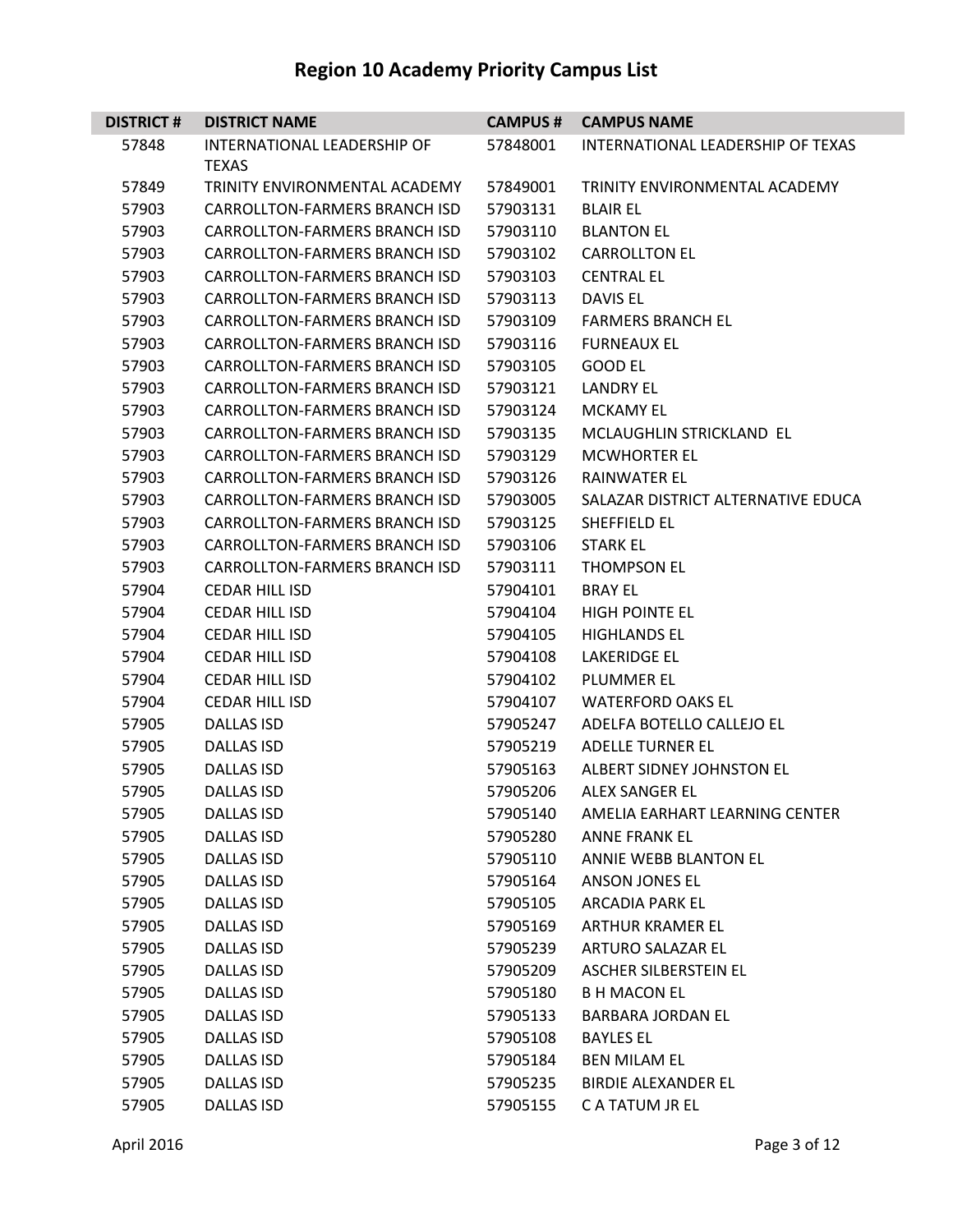| <b>DISTRICT#</b> | <b>DISTRICT NAME</b> | <b>CAMPUS #</b> | <b>CAMPUS NAME</b>                        |
|------------------|----------------------|-----------------|-------------------------------------------|
| 57905            | <b>DALLAS ISD</b>    | 57905122        | C F CARR EL                               |
| 57905            | <b>DALLAS ISD</b>    | 57905125        | <b>CASA VIEW EL</b>                       |
| 57905            | <b>DALLAS ISD</b>    | 57905287        | CELESTINO MAURICIO SOTO JR EL             |
| 57905            | DALLAS ISD           | 57905126        | <b>CENTRAL EL</b>                         |
| 57905            | <b>DALLAS ISD</b>    | 57905281        | <b>CESAR CHAVEZ LEARNING CENTER</b>       |
| 57905            | <b>DALLAS ISD</b>    | 57905147        | <b>CHARLES A GILL EL</b>                  |
| 57905            | <b>DALLAS ISD</b>    | 57905201        | <b>CHARLES RICE LEARNING CENTER</b>       |
| 57905            | <b>DALLAS ISD</b>    | 57905189        | <b>CLARA OLIVER EL</b>                    |
| 57905            | DALLAS ISD           | 57905205        | <b>CLINTON P RUSSELL EL</b>               |
| 57905            | <b>DALLAS ISD</b>    | 57905203        | DAN D ROGERS EL                           |
| 57905            | <b>DALLAS ISD</b>    | 57905225        | DANIEL WEBSTER EL                         |
| 57905            | <b>DALLAS ISD</b>    | 57905116        | DAVID G BURNET EL                         |
| 57905            | <b>DALLAS ISD</b>    | 57905305        | <b>EBBY HALLIDAY EL</b>                   |
| 57905            | DALLAS ISD           | 57905232        | <b>EDNA ROWE EL</b>                       |
| 57905            | <b>DALLAS ISD</b>    | 57905270        | <b>EDUARDO MATA EL</b>                    |
| 57905            | <b>DALLAS ISD</b>    | 57905216        | <b>EDWARD TITCHE EL</b>                   |
| 57905            | <b>DALLAS ISD</b>    | 57905166        | EDWIN J KIEST EL                          |
| 57905            | <b>DALLAS ISD</b>    | 57905265        | ELADIO R MARTINEZ LEARNING CENTER         |
| 57905            | DALLAS ISD           | 57905241        | ELEMENTARY' DISCIPLINARY ALTERNATI        |
| 57905            | <b>DALLAS ISD</b>    | 57905191        | ELISHA M PEASE EL                         |
| 57905            | <b>DALLAS ISD</b>    | 57905283        | ESPERANZA MEDRANO EL                      |
| 57905            | <b>DALLAS ISD</b>    | 57905135        | <b>EVERETTE LEE DEGOLYER EL</b>           |
| 57905            | <b>DALLAS ISD</b>    | 57905120        | F P CAILLET EL                            |
| 57905            | DALLAS ISD           | 57905289        | <b>FELIX G BOTELLO EL</b>                 |
| 57905            | <b>DALLAS ISD</b>    | 57905240        | <b>FRANK GUZICK EL</b>                    |
| 57905            | <b>DALLAS ISD</b>    | 57905266        | <b>FREDERICK DOUGLASS EL</b>              |
| 57905            | <b>DALLAS ISD</b>    | 57905103        | <b>GABE P ALLEN CHARTER SCHOOL</b>        |
| 57905            | <b>DALLAS ISD</b>    | 57905304        | <b>GEORGE HERBERT WALKER BUSH EL</b>      |
| 57905            | DALLAS ISD           | 57905190        | <b>GEORGE PEABODY EL</b>                  |
| 57905            | <b>DALLAS ISD</b>    | 57905124        | <b>GEORGE W CARVER CREATIVE ARTS LEAR</b> |
| 57905            | <b>DALLAS ISD</b>    | 57905218        | <b>GEORGE W TRUETT EL</b>                 |
| 57905            | <b>DALLAS ISD</b>    | 57905276        | <b>GILBERT CUELLAR SR EL</b>              |
| 57905            | DALLAS ISD           | 57905178        | H I HOLLAND EL AT LISBON                  |
| 57905            | <b>DALLAS ISD</b>    | 57905115        | <b>HARRELL BUDD EL</b>                    |
| 57905            | <b>DALLAS ISD</b>    | 57905230        | <b>HARRY C WITHERS EL</b>                 |
| 57905            | DALLAS ISD           | 57905212        | HARRY STONE MONTESSORI ACADEMY (ES        |
| 57905            | DALLAS ISD           | 57905234        | HENRY B GONZALEZ EL                       |
| 57905            | <b>DALLAS ISD</b>    | 57905182        | <b>HERBERT MARCUS EL</b>                  |
| 57905            | <b>DALLAS ISD</b>    | 57905284        | <b>HIGHLAND MEADOWS EL</b>                |
| 57905            | <b>DALLAS ISD</b>    | 57905131        | <b>IGNACIO ZARAGOZA EL</b>                |
| 57905            | DALLAS ISD           | 57905142        | <b>J N ERVIN EL</b>                       |
| 57905            | <b>DALLAS ISD</b>    | 57905263        | <b>J P STARKS EL</b>                      |
| 57905            | <b>DALLAS ISD</b>    | 57905196        | <b>JW RAY LEARNING CENTER</b>             |
| 57905            | <b>DALLAS ISD</b>    | 57905176        | JACK LOWE SR EL                           |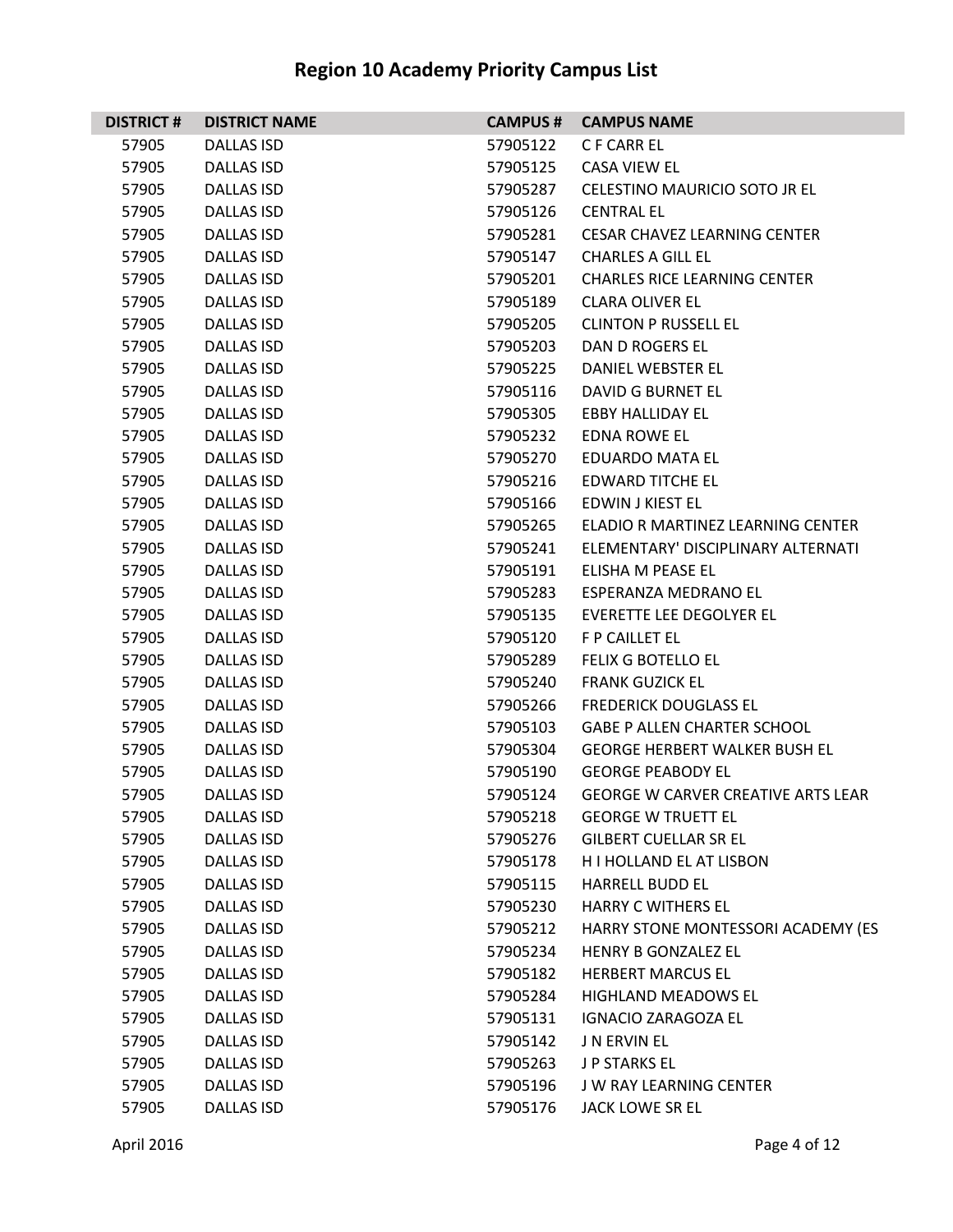| <b>DISTRICT#</b> | <b>DISTRICT NAME</b> | <b>CAMPUS #</b> | <b>CAMPUS NAME</b>                 |
|------------------|----------------------|-----------------|------------------------------------|
| 57905            | DALLAS ISD           | 57905112        | <b>JAMES BOWIE EL</b>              |
| 57905            | DALLAS ISD           | 57905157        | <b>JAMES S HOGG EL</b>             |
| 57905            | <b>DALLAS ISD</b>    | 57905279        | <b>JERRY R JUNKINS EL</b>          |
| 57905            | DALLAS ISD           | 57905141        | JILL STONE EL AT VICKERY MEADOW    |
| 57905            | <b>DALLAS ISD</b>    | 57905172        | JIMMIE TYLER BRASHEAR EL           |
| 57905            | DALLAS ISD           | 57905268        | JOHN F KENNEDY LEARNING CENTER     |
| 57905            | <b>DALLAS ISD</b>    | 57905192        | JOHN F PEELER EL                   |
| 57905            | <b>DALLAS ISD</b>    | 57905197        | JOHN H REAGAN EL                   |
| 57905            | <b>DALLAS ISD</b>    | 57905161        | <b>JOHN IRELAND EL</b>             |
| 57905            | <b>DALLAS ISD</b>    | 57905193        | JOHN J PERSHING EL                 |
| 57905            | DALLAS ISD           | 57905114        | JOHN NEELY BRYAN EL                |
| 57905            | <b>DALLAS ISD</b>    | 57905101        | JOHN Q ADAMS EL                    |
| 57905            | <b>DALLAS ISD</b>    | 57905121        | JOHN W CARPENTER EL                |
| 57905            | DALLAS ISD           | 57905237        | JOHN W RUNYON EL                   |
| 57905            | <b>DALLAS ISD</b>    | 57905200        | JOSEPH J RHOADS LEARNING CENTER    |
| 57905            | DALLAS ISD           | 57905271        | <b>JULIAN T SALDIVAR EL</b>        |
| 57905            | <b>DALLAS ISD</b>    | 57905137        | <b>JULIUS DORSEY EL</b>            |
| 57905            | <b>DALLAS ISD</b>    | 57905194        | K B POLK CENTER FOR ACADEMICALLY T |
| 57905            | DALLAS ISD           | 57905167        | KLEBERG EL                         |
| 57905            | <b>DALLAS ISD</b>    | 57905159        | L L HOTCHKISS EL                   |
| 57905            | DALLAS ISD           | 57905136        | LO DONALD EL                       |
| 57905            | <b>DALLAS ISD</b>    | 57905154        | <b>LARRY G SMITH EL</b>            |
| 57905            | <b>DALLAS ISD</b>    | 57905286        | LEE A MCSHAN JR EL                 |
| 57905            | DALLAS ISD           | 57905130        | LEILA P COWART EL                  |
| 57905            | <b>DALLAS ISD</b>    | 57905149        | LENORE KIRK HALL EL                |
| 57905            | DALLAS ISD           | 57905278        | LEONIDES GONZALEZ CIGARROA MD EL   |
| 57905            | <b>DALLAS ISD</b>    | 57905210        | LESLIE A STEMMONS EL               |
| 57905            | <b>DALLAS ISD</b>    | 57905158        | LIDA HOOE EL                       |
| 57905            | DALLAS ISD           | 57905260        | LORENZO DE ZAVALA EL               |
| 57905            | <b>DALLAS ISD</b>    | 57905275        | LOUISE WOLFF KAHN EL               |
| 57905            | <b>DALLAS ISD</b>    | 57905181        | <b>MAPLE LAWN EL</b>               |
| 57905            | <b>DALLAS ISD</b>    | 57905152        | <b>MARGARET B HENDERSON EL</b>     |
| 57905            | DALLAS ISD           | 57905272        | <b>MARIA MORENO EL</b>             |
| 57905            | DALLAS ISD           | 57905220        | MARK TWAIN LEADERSHIP VANGUARD     |
| 57905            | <b>DALLAS ISD</b>    | 57905198        | <b>MARTHA TURNER REILLY EL</b>     |
| 57905            | <b>DALLAS ISD</b>    | 57905128        | MARTIN LUTHER KING JR LEARNING CEN |
| 57905            | DALLAS ISD           | 57905226        | <b>MARTIN WEISS EL</b>             |
| 57905            | <b>DALLAS ISD</b>    | 57905274        | <b>MARY MCLEOD BETHUNE EL</b>      |
| 57905            | DALLAS ISD           | 57905188        | <b>MOUNT AUBURN EL</b>             |
| 57905            | <b>DALLAS ISD</b>    | 57905236        | NANCY J COCHRAN EL                 |
| 57905            | <b>DALLAS ISD</b>    | 57905187        | <b>NANCY MOSELEY EL</b>            |
| 57905            | DALLAS ISD           | 57905233        | NATHAN ADAMS EL                    |
| 57905            | <b>DALLAS ISD</b>    | 57905156        | NATHANIEL HAWTHORNE EL             |
| 57905            | <b>DALLAS ISD</b>    | 57905168        | <b>OBADIAH KNIGHT EL</b>           |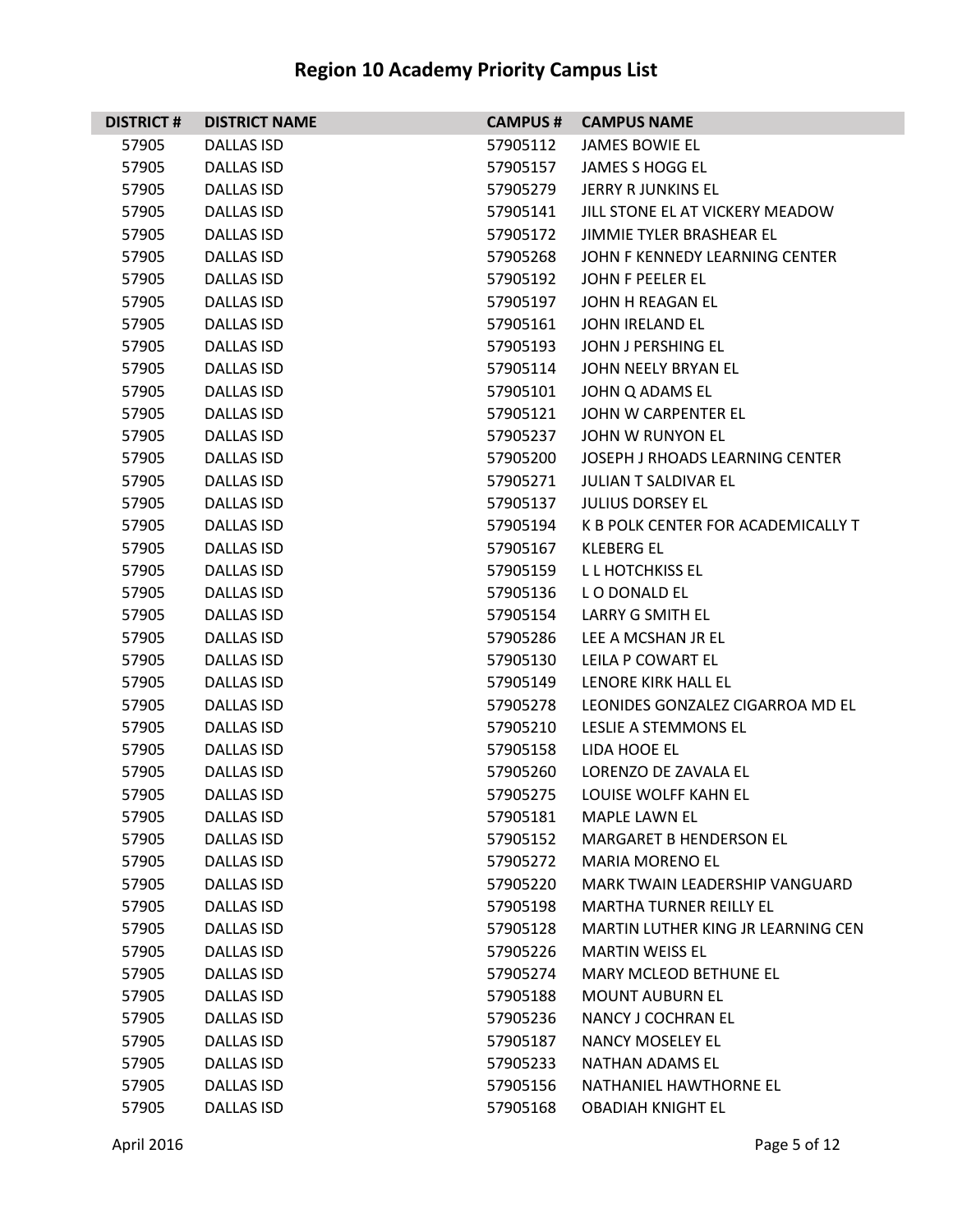| <b>DISTRICT#</b> | <b>DISTRICT NAME</b> | <b>CAMPUS #</b> | <b>CAMPUS NAME</b>                 |
|------------------|----------------------|-----------------|------------------------------------|
| 57905            | <b>DALLAS ISD</b>    | 57905269        | <b>ONESIMO HERNANDEZ EL</b>        |
| 57905            | DALLAS ISD           | 57905202        | ORAN M ROBERTS EL                  |
| 57905            | <b>DALLAS ISD</b>    | 57905139        | PAUL L DUNBAR LEARNING CENTER      |
| 57905            | DALLAS ISD           | 57905273        | PLEASANT GROVE EL                  |
| 57905            | <b>DALLAS ISD</b>    | 57905195        | PRESTON HOLLOW EL                  |
| 57905            | DALLAS ISD           | 57905215        | <b>RL THORNTON EL</b>              |
| 57905            | <b>DALLAS ISD</b>    | 57905199        | <b>REINHARDT EL</b>                |
| 57905            | <b>DALLAS ISD</b>    | 57905170        | <b>RICHARD LAGOW EL</b>            |
| 57905            | DALLAS ISD           | 57905174        | <b>ROBERT E LEE EL</b>             |
| 57905            | <b>DALLAS ISD</b>    | 57905186        | <b>ROGER Q MILLS EL</b>            |
| 57905            | DALLAS ISD           | 57905264        | RONALD E MCNAIR EL                 |
| 57905            | <b>DALLAS ISD</b>    | 57905204        | <b>ROSEMONT EL</b>                 |
| 57905            | <b>DALLAS ISD</b>    | 57905288        | ROSEMONT PRI SCHOOL-CHRIS V SEMOS  |
| 57905            | DALLAS ISD           | 57905117        | <b>RUFUS C BURLESON EL</b>         |
| 57905            | <b>DALLAS ISD</b>    | 57905129        | S S CONNER EL                      |
| 57905            | DALLAS ISD           | 57905160        | <b>SAM HOUSTON EL</b>              |
| 57905            | <b>DALLAS ISD</b>    | 57905207        | <b>SAN JACINTO EL</b>              |
| 57905            | <b>DALLAS ISD</b>    | 57905208        | SEAGOVILLE EL                      |
| 57905            | DALLAS ISD           | 57905244        | SEAGOVILLE NORTH EL                |
| 57905            | <b>DALLAS ISD</b>    | 57905173        | SIDNEY LANIER EXPRESSIVE ARTS VANG |
| 57905            | DALLAS ISD           | 57905145        | STEPHEN C FOSTER EL                |
| 57905            | <b>DALLAS ISD</b>    | 57905211        | <b>STEVENS PARK EL</b>             |
| 57905            | <b>DALLAS ISD</b>    | 57905228        | SUDIE L WILLIAMS EL                |
| 57905            | DALLAS ISD           | 57905213        | <b>T G TERRY EL</b>                |
| 57905            | <b>DALLAS ISD</b>    | 57905303        | THELMA ELIZABETH PAGE RICHARDSON E |
| 57905            | DALLAS ISD           | 57905183        | THOMAS L MARSALIS EL               |
| 57905            | <b>DALLAS ISD</b>    | 57905277        | THOMAS TOLBERT EL                  |
| 57905            | <b>DALLAS ISD</b>    | 57905148        | TOM C GOOCH EL                     |
| 57905            | <b>DALLAS ISD</b>    | 57905144        | TOM W FIELD EL                     |
| 57905            | <b>DALLAS ISD</b>    | 57905175        | <b>UMPHREY LEE EL</b>              |
| 57905            | <b>DALLAS ISD</b>    | 57905222        | <b>URBAN PARK EL</b>               |
| 57905            | <b>DALLAS ISD</b>    | 57905153        | <b>VICTOR H HEXTER EL</b>          |
| 57905            | DALLAS ISD           | 57905109        | W A BLAIR EL                       |
| 57905            | <b>DALLAS ISD</b>    | 57905118        | W W BUSHMAN EL                     |
| 57905            | <b>DALLAS ISD</b>    | 57905224        | <b>WALNUT HILL EL</b>              |
| 57905            | <b>DALLAS ISD</b>    | 57905250        | WHITNEY M YOUNG JR EL              |
| 57905            | DALLAS ISD           | 57905185        | <b>WILLIAM B MILLER EL</b>         |
| 57905            | <b>DALLAS ISD</b>    | 57905119        | <b>WILLIAM L CABELL EL</b>         |
| 57905            | <b>DALLAS ISD</b>    | 57905177        | WILLIAM LIPSCOMB EL                |
| 57905            | <b>DALLAS ISD</b>    | 57905104        | <b>WILLIAM M ANDERSON EL</b>       |
| 57905            | <b>DALLAS ISD</b>    | 57905301        | <b>WILMER-HUTCHINS EL</b>          |
| 57905            | DALLAS ISD           | 57905229        | <b>WINNETKA EL</b>                 |
| 57906            | <b>DESOTO ISD</b>    | 57906107        | <b>COCKRELL HILL EL</b>            |
| 57906            | <b>DESOTO ISD</b>    | 57906108        | <b>FRANK D MOATES EL</b>           |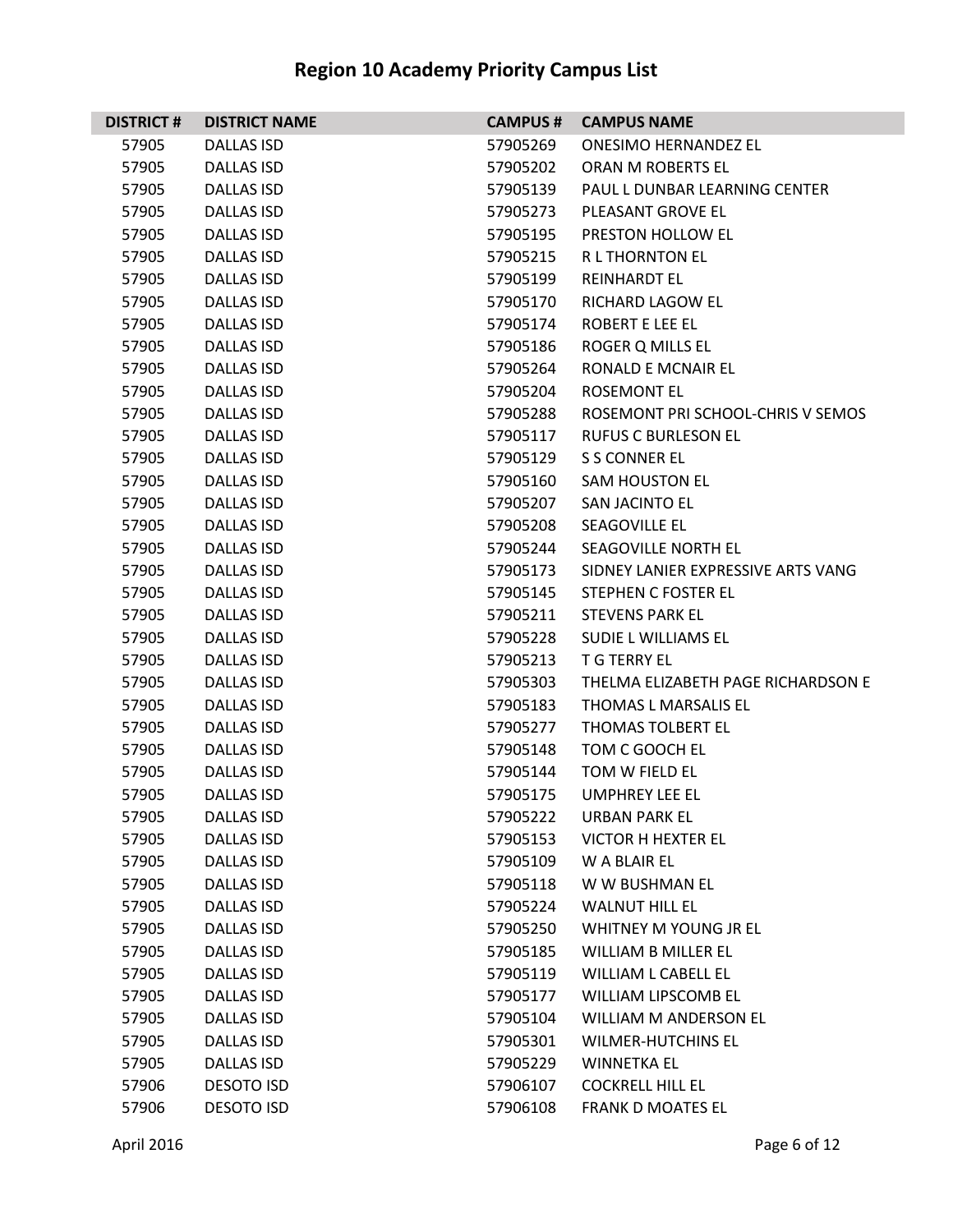| <b>DISTRICT#</b> | <b>DISTRICT NAME</b>   | <b>CAMPUS#</b> | <b>CAMPUS NAME</b>                 |
|------------------|------------------------|----------------|------------------------------------|
| 57906            | <b>DESOTO ISD</b>      | 57906103       | NORTHSIDE EL                       |
| 57906            | <b>DESOTO ISD</b>      | 57906102       | <b>RUBY YOUNG EL</b>               |
| 57906            | <b>DESOTO ISD</b>      | 57906106       | THE MEADOWS EL                     |
| 57906            | <b>DESOTO ISD</b>      | 57906109       | <b>WOODRIDGE EL</b>                |
| 57907            | <b>DUNCANVILLE ISD</b> | 57907101       | <b>CENTRAL EL</b>                  |
| 57907            | <b>DUNCANVILLE ISD</b> | 57907107       | <b>CHARLES ACTON EL</b>            |
| 57907            | DUNCANVILLE ISD        | 57907111       | CJ & ANNE HYMAN EL                 |
| 57907            | <b>DUNCANVILLE ISD</b> | 57907106       | <b>CLINT Q SMITH EL</b>            |
| 57907            | DUNCANVILLE ISD        | 57907102       | <b>FAIRMEADOWS EL</b>              |
| 57907            | <b>DUNCANVILLE ISD</b> | 57907109       | <b>GLENN C HARDIN INT</b>          |
| 57907            | <b>DUNCANVILLE ISD</b> | 57907110       | <b>GRACE R BRANDENBURG INT</b>     |
| 57907            | DUNCANVILLE ISD        | 57907108       | <b>H BOB DANIEL SR INT</b>         |
| 57907            | <b>DUNCANVILLE ISD</b> | 57907112       | JAMES R BILHARTZ JR EL             |
| 57907            | DUNCANVILLE ISD        | 57907103       | <b>MERRIFIELD EL</b>               |
| 57907            | <b>DUNCANVILLE ISD</b> | 57907105       | S GUS ALEXANDER JR EL              |
| 57907            | <b>DUNCANVILLE ISD</b> | 57907104       | WILLIAM LEE HASTINGS EL            |
| 57909            | <b>GARLAND ISD</b>     | 57909140       | <b>BACK EL</b>                     |
| 57909            | <b>GARLAND ISD</b>     | 57909101       | <b>BEAVER TECHNOLOGY CENTER</b>    |
| 57909            | <b>GARLAND ISD</b>     | 57909119       | <b>BRADFIELD EL</b>                |
| 57909            | <b>GARLAND ISD</b>     | 57909102       | <b>BULLOCK EL</b>                  |
| 57909            | <b>GARLAND ISD</b>     | 57909103       | <b>CALDWELL EL</b>                 |
| 57909            | <b>GARLAND ISD</b>     | 57909105       | <b>CENTERVILLE EL</b>              |
| 57909            | <b>GARLAND ISD</b>     | 57909129       | <b>CLASSICAL CENTER AT VIAL EL</b> |
| 57909            | <b>GARLAND ISD</b>     | 57909132       | <b>CLUB HILL EL</b>                |
| 57909            | <b>GARLAND ISD</b>     | 57909107       | <b>COOPER EL</b>                   |
| 57909            | <b>GARLAND ISD</b>     | 57909108       | <b>DAUGHERTY EL</b>                |
| 57909            | <b>GARLAND ISD</b>     | 57909126       | <b>DAVIS EL</b>                    |
| 57909            | <b>GARLAND ISD</b>     | 57909128       | <b>ETHRIDGE EL</b>                 |
| 57909            | <b>GARLAND ISD</b>     | 57909109       | <b>FREEMAN EL</b>                  |
| 57909            | <b>GARLAND ISD</b>     | 57909053       | <b>GARLAND AEC</b>                 |
| 57909            | <b>GARLAND ISD</b>     | 57909159       | <b>GEORGE WASHINGTON CARVER EL</b> |
| 57909            | <b>GARLAND ISD</b>     | 57909157       | <b>GLEN COUCH EL</b>               |
| 57909            | <b>GARLAND ISD</b>     | 57909123       | <b>GOLDEN MEADOWS EL</b>           |
| 57909            | <b>GARLAND ISD</b>     | 57909110       | <b>HANDLEY EL</b>                  |
| 57909            | <b>GARLAND ISD</b>     | 57909124       | <b>HEATHER GLEN EL</b>             |
| 57909            | <b>GARLAND ISD</b>     | 57909142       | <b>HERFURTH EL</b>                 |
| 57909            | <b>GARLAND ISD</b>     | 57909133       | <b>HICKMAN EL</b>                  |
| 57909            | <b>GARLAND ISD</b>     | 57909125       | HILLSIDE ACAD FOR EXCEL            |
| 57909            | <b>GARLAND ISD</b>     | 57909146       | KATHERINE STEPHENS EL              |
| 57909            | <b>GARLAND ISD</b>     | 57909158       | <b>LIBERTY GROVE EL</b>            |
| 57909            | <b>GARLAND ISD</b>     | 57909121       | <b>MONTCLAIR EL</b>                |
| 57909            | <b>GARLAND ISD</b>     | 57909156       | NITA PEARSON EL                    |
| 57909            | <b>GARLAND ISD</b>     | 57909134       | <b>NORTHLAKE EL</b>                |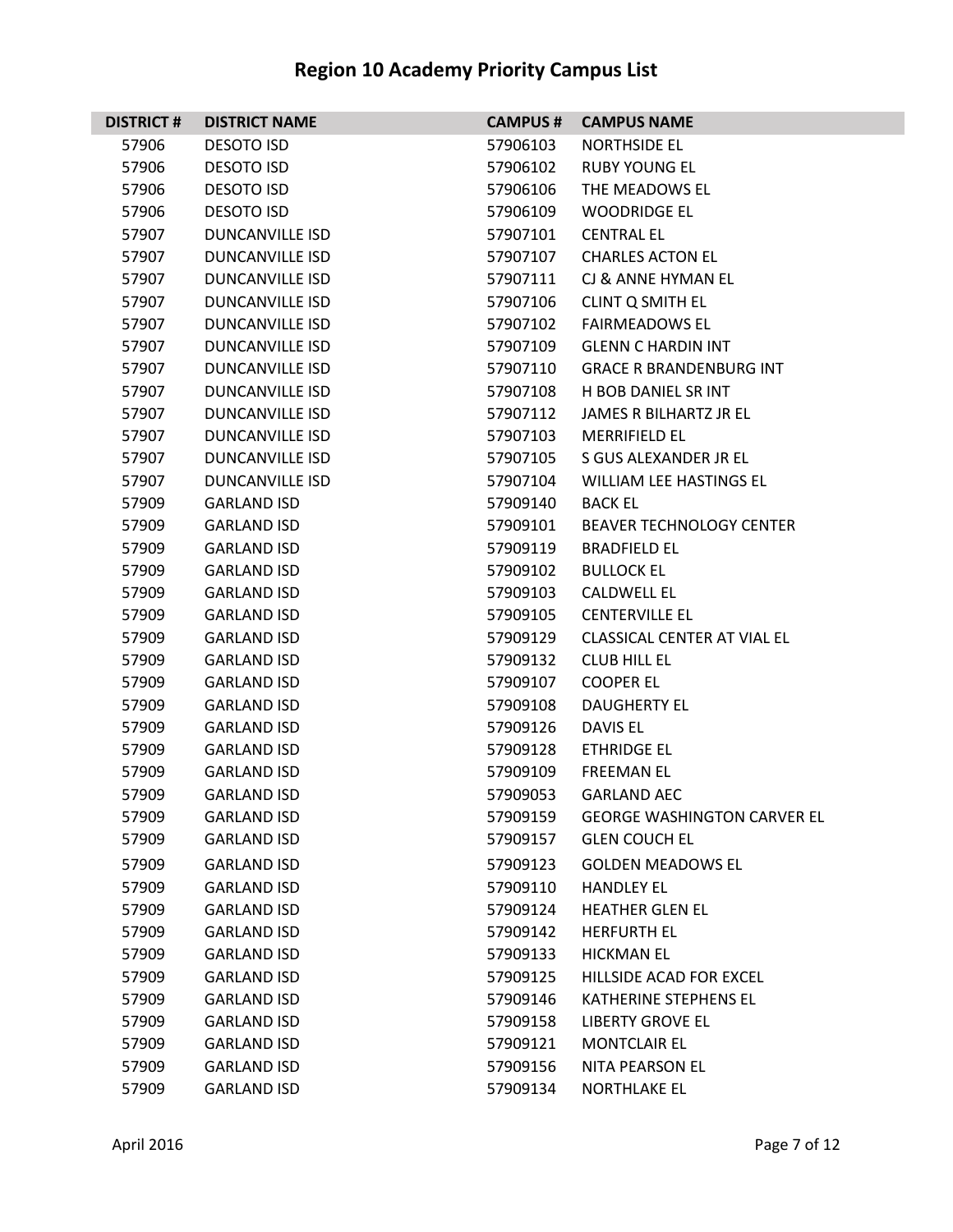| <b>DISTRICT#</b> | <b>DISTRICT NAME</b>     | <b>CAMPUS#</b> | <b>CAMPUS NAME</b>                 |
|------------------|--------------------------|----------------|------------------------------------|
| 57909            | <b>GARLAND ISD</b>       | 57909112       | <b>PARK CREST EL</b>               |
| 57909            | <b>GARLAND ISD</b>       | 57909135       | PATHFINDER ACHIEVEMENT CENTER      |
| 57909            | <b>GARLAND ISD</b>       | 57909127       | ROACH EL                           |
| 57909            | <b>GARLAND ISD</b>       | 57909137       | ROWLETT EL                         |
| 57909            | <b>GARLAND ISD</b>       | 57909120       | <b>SHOREHAVEN EL</b>               |
| 57909            | <b>GARLAND ISD</b>       | 57909141       | <b>SHUGART EL</b>                  |
| 57909            | <b>GARLAND ISD</b>       | 57909113       | SOUTHGATE EL                       |
| 57909            | <b>GARLAND ISD</b>       | 57909138       | <b>SPRING CREEK EL</b>             |
| 57909            | <b>GARLAND ISD</b>       | 57909136       | <b>TOLER EL</b>                    |
| 57909            | <b>GARLAND ISD</b>       | 57909147       | <b>VERNAL LISTER EL</b>            |
| 57909            | <b>GARLAND ISD</b>       | 57909122       | WALNUT GLEN ACAD FOR EXCEL         |
| 57909            | <b>GARLAND ISD</b>       | 57909115       | <b>WATSON TECHNOLOGY CENTER</b>    |
| 57909            | <b>GARLAND ISD</b>       | 57909116       | <b>WEAVER EL</b>                   |
| 57909            | <b>GARLAND ISD</b>       | 57909117       | <b>WILLIAMS EL</b>                 |
| 57910            | <b>GRAND PRAIRIE ISD</b> | 57910122       | <b>BARBARA BUSH EL</b>             |
| 57910            | <b>GRAND PRAIRIE ISD</b> | 57910104       | DAVID DANIELS EL ACADEMY OF SCIENC |
| 57910            | <b>GRAND PRAIRIE ISD</b> | 57910113       | <b>DWIGHT D EISENHOWER EL</b>      |
| 57910            | <b>GRAND PRAIRIE ISD</b> | 57910109       | ELLEN OCHOA STEM ACADEMY AT BEN MI |
| 57910            | <b>GRAND PRAIRIE ISD</b> | 57910126       | <b>ERVIN C WHITT EL</b>            |
| 57910            | <b>GRAND PRAIRIE ISD</b> | 57910106       | <b>FLORENCE HILL EL</b>            |
| 57910            | <b>GRAND PRAIRIE ISD</b> | 57910124       | <b>HECTOR P GARCIA EL</b>          |
| 57910            | <b>GRAND PRAIRIE ISD</b> | 57910131       | <b>HOBBS WILLIAMS EL</b>           |
| 57910            | <b>GRAND PRAIRIE ISD</b> | 57910102       | <b>JAMES BOWIE EL</b>              |
| 57910            | <b>GRAND PRAIRIE ISD</b> | 57910128       | <b>JUAN N SEGUIN EL</b>            |
| 57910            | <b>GRAND PRAIRIE ISD</b> | 57910119       | LORENZO DE ZAVALA ENVIRONMENTAL SC |
| 57910            | <b>GRAND PRAIRIE ISD</b> | 57910130       | <b>MIKE MOSELEY EL</b>             |
| 57910            | <b>GRAND PRAIRIE ISD</b> | 57910132       | <b>ROBERT E LEE EL</b>             |
| 57910            | <b>GRAND PRAIRIE ISD</b> | 57910125       | SALLYE R MOORE EL                  |
| 57910            | <b>GRAND PRAIRIE ISD</b> | 57910118       | <b>SAM RAYBURN EL</b>              |
| 57910            | <b>GRAND PRAIRIE ISD</b> | 57910101       | STEPHEN F AUSTIN EL                |
| 57910            | <b>GRAND PRAIRIE ISD</b> | 57910120       | <b>SUZANNA DICKINSON EL</b>        |
| 57910            | <b>GRAND PRAIRIE ISD</b> | 57910129       | THURGOOD MARSHALL LEADERSHIP ACADE |
| 57910            | <b>GRAND PRAIRIE ISD</b> | 57910136       | <b>UPLIFT LEE</b>                  |
| 57910            | <b>GRAND PRAIRIE ISD</b> | 57910137       | WILLIAM B TRAVIS WORLD LANGUAGE AC |
| 57912            | <b>IRVING ISD</b>        | 57912101       | <b>BARTON EL</b>                   |
| 57912            | <b>IRVING ISD</b>        | 57912116       | <b>BRANDENBURG EL</b>              |
| 57912            | <b>IRVING ISD</b>        | 57912103       | <b>BRITAIN EL</b>                  |
| 57912            | <b>IRVING ISD</b>        | 57912102       | <b>BROWN EL</b>                    |
| 57912            | <b>IRVING ISD</b>        | 57912121       | DAVIS EL                           |
| 57912            | <b>IRVING ISD</b>        | 57912118       | <b>ELLIOTT EL</b>                  |
| 57912            | <b>IRVING ISD</b>        | 57912113       | <b>FARINE EL</b>                   |
| 57912            | <b>IRVING ISD</b>        | 57912122       | <b>GILBERT F M EL</b>              |
| 57912            | <b>IRVING ISD</b>        | 57912105       | <b>GOOD EL</b>                     |
| 57912            | <b>IRVING ISD</b>        | 57912106       | <b>HALEY J EL</b>                  |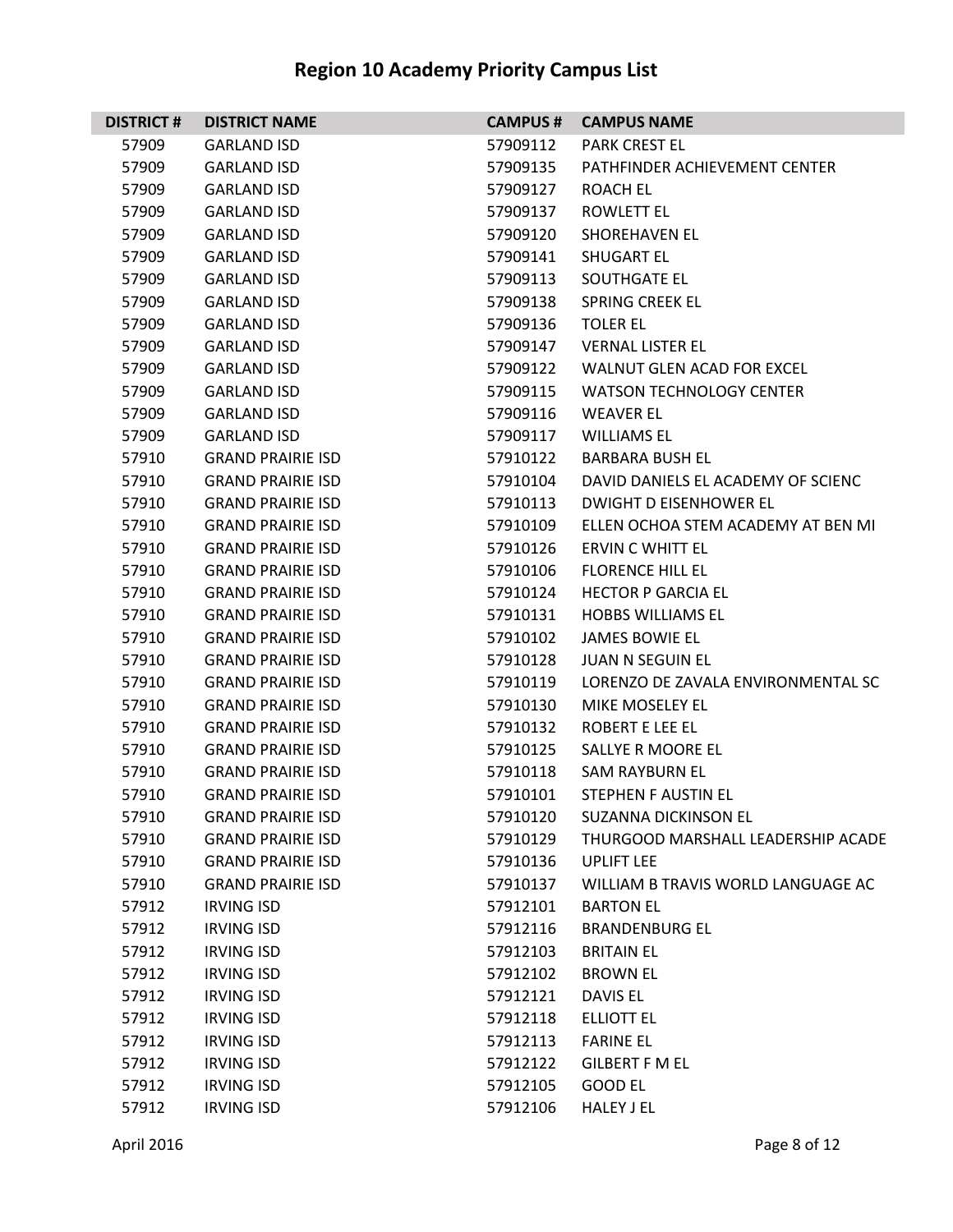## **DISTRICT # DISTRICT NAME CAMPUS # CAMPUS NAME** IRVING ISD 57912107 HALEY T EL IRVING ISD 57912119 HANES EL IRVING ISD 57912123 JACKIE MAE TOWNSELL EL IRVING ISD 57912124 JOHN W AND MARGIE STIPES EL IRVING ISD 57912108 JOHNSTON EL IRVING ISD 57912109 KEYES EL IRVING ISD 57912111 LEE EL IRVING ISD 57912112 LIVELY EL IRVING ISD 57912114 SCHULZE EL IRVING ISD 57912120 TOWNLEY EL LANCASTER ISD 57913109 BELT LINE EL LANCASTER ISD 57913102 HOUSTON EL LANCASTER ISD 57913110 LANCASTER EL LANCASTER ISD 57913101 PLEASANT RUN EL LANCASTER ISD 57913107 ROLLING HILLS EL LANCASTER ISD 57913106 ROSA PARKS/MILLBROOK EL LANCASTER ISD 57913103 WEST MAIN EL MESQUITE ISD 57914132 ACHZIGER EL MESQUITE ISD 57914125 AUSTIN EL 57914 MESQUITE ISD 57914119 BEASLEY EL 57914 MESQUITE ISD 57914101 BLACK EL 57914 MESQUITE ISD 57914124 CANNADAY EL MESQUITE ISD 57914133 DR LINDA HENRIE EL MESQUITE ISD 57914102 FLORENCE EL 57914 MESQUITE ISD 57914116 FLOYD EL MESQUITE ISD 57914103 GALLOWAY EL 57914 MESQUITE ISD 57914130 GENTRY EL 57914 MESQUITE ISD 57914128 GRAY EL MESQUITE ISD 57914104 HANBY EL 57914 MESQUITE ISD 57914105 HODGES EL MESQUITE ISD 57914122 KIMBALL EL 57914 MESQUITE ISD 57914115 LAWRENCE EL 57914 MESQUITE ISD 57914131 MACKEY EL MESQUITE ISD 57914118 MCKENZIE EL MESQUITE ISD 57914106 MCWHORTER EL MESQUITE ISD 57914126 MOSS EL 57914 MESQUITE ISD 57914107 MOTLEY EL 57914 MESQUITE ISD 57914123 PIRRUNG EL 57914 MESQUITE ISD 57914117 PORTER EL 57914 MESQUITE ISD 57914120 PRICE EL 57914 MESQUITE ISD 57914108 RANGE EL MESQUITE ISD 57914109 RUGEL EL 57914 MESQUITE ISD 57914110 RUTHERFORD EL MESQUITE ISD 57914114 SEABOURN EL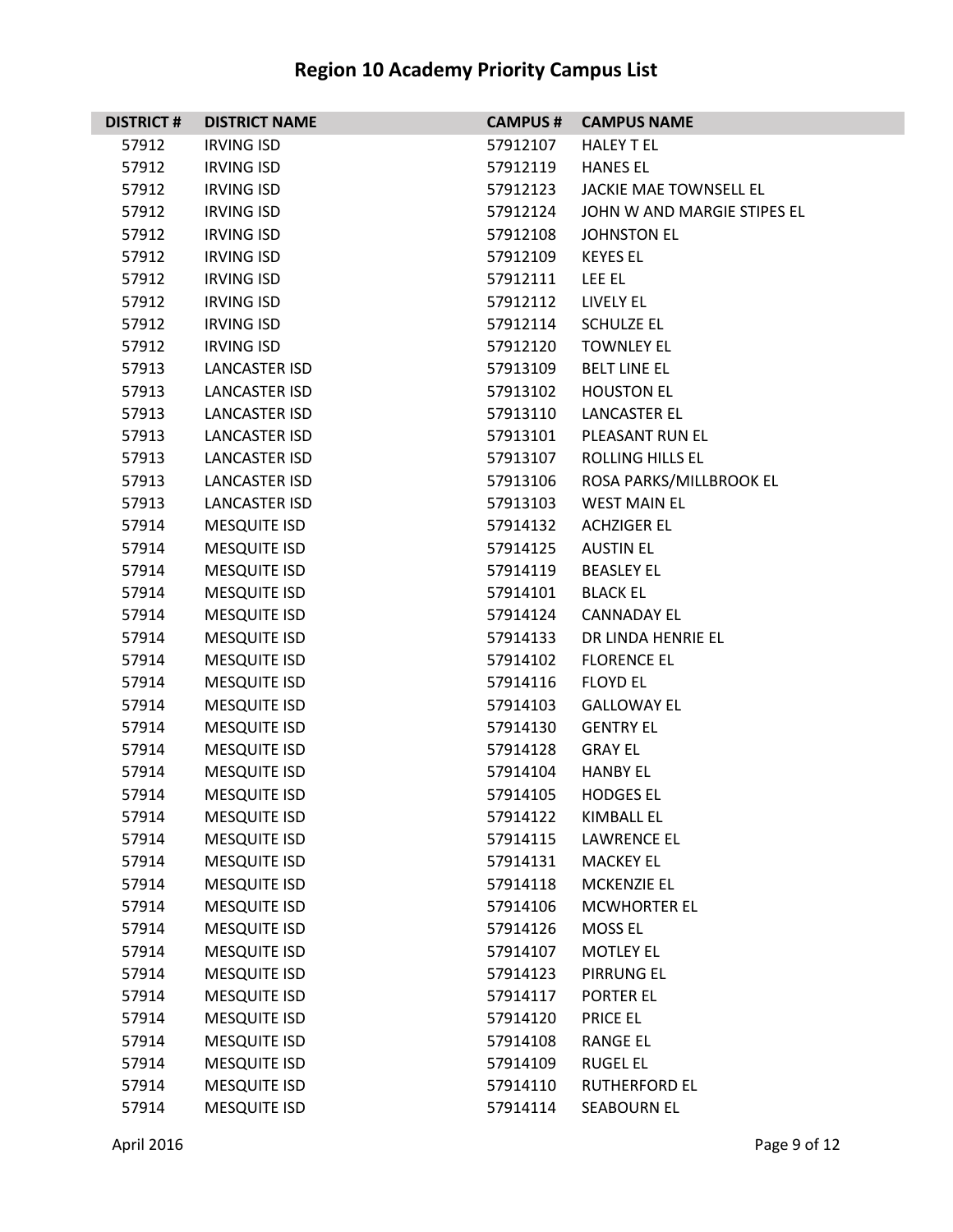| <b>DISTRICT#</b> | <b>DISTRICT NAME</b>                             | <b>CAMPUS #</b> | <b>CAMPUS NAME</b>                       |
|------------------|--------------------------------------------------|-----------------|------------------------------------------|
| 57914            | <b>MESQUITE ISD</b>                              | 57914111        | <b>SHANDS EL</b>                         |
| 57914            | <b>MESQUITE ISD</b>                              | 57914121        | <b>SHAW EL</b>                           |
| 57914            | <b>MESQUITE ISD</b>                              | 57914129        | SMITH EL                                 |
| 57914            | <b>MESQUITE ISD</b>                              | 57914127        | THOMPSON EL                              |
| 57914            | <b>MESQUITE ISD</b>                              | 57914112        | <b>TISINGER EL</b>                       |
| 57914            | <b>MESQUITE ISD</b>                              | 57914113        | <b>TOSCH EL</b>                          |
| 57916            | RICHARDSON ISD                                   | 57916135        | <b>AIKIN EL</b>                          |
| 57916            | RICHARDSON ISD                                   | 57916144        | <b>AUDELIA CREEK EL</b>                  |
| 57916            | RICHARDSON ISD                                   | 57916145        | <b>CAROLYN G BUKHAIR EL</b>              |
| 57916            | RICHARDSON ISD                                   | 57916006        | CHRISTA MCAULIFFE LEARNING CENTER        |
| 57916            | RICHARDSON ISD                                   | 57916119        | DOBIE PRI                                |
| 57916            | RICHARDSON ISD                                   | 57916103        | DOVER EL                                 |
| 57916            | RICHARDSON ISD                                   | 57916143        | <b>FOREST LANE ACADEMY</b>               |
| 57916            | RICHARDSON ISD                                   | 57916120        | <b>FORESTRIDGE EL</b>                    |
| 57916            | RICHARDSON ISD                                   | 57916104        | <b>GREENWOOD HILLS EL</b>                |
| 57916            | RICHARDSON ISD                                   | 57916105        | <b>HAMILTON PARK PACESETTER MAGNET</b>   |
| 57916            | RICHARDSON ISD                                   | 57916129        | <b>JESS HARBEN EL</b>                    |
| 57916            | RICHARDSON ISD                                   | 57916115        | <b>MARK TWAIN EL</b>                     |
| 57916            | RICHARDSON ISD                                   | 57916121        | <b>NORTHLAKE EL</b>                      |
| 57916            | <b>RICHARDSON ISD</b>                            | 57916109        | <b>NORTHRICH EL</b>                      |
| 57916            | RICHARDSON ISD                                   | 57916110        | NORTHWOOD HILLS EL                       |
| 57916            | RICHARDSON ISD                                   | 57916106        | O HENRY EL                               |
| 57916            | RICHARDSON ISD                                   | 57916111        | RICHARDSON HEIGHTS EL                    |
| 57916            | RICHARDSON ISD                                   | 57916112        | RICHARDSON TERRACE EL                    |
| 57916            | <b>RICHARDSON ISD</b>                            | 57916130        | <b>RICHLAND EL</b>                       |
| 57916            | RICHARDSON ISD                                   | 57916137        | RISD ACAD                                |
| 57916            | RICHARDSON ISD                                   | 57916126        | <b>SKYVIEW EL</b>                        |
| 57916            | RICHARDSON ISD                                   | 57916113        | <b>SPRING VALLEY EL</b>                  |
| 57916            | <b>RICHARDSON ISD</b>                            | 57916124        | SPRINGRIDGE EL                           |
| 57916            | <b>RICHARDSON ISD</b>                            | 57916114        | <b>STULTS ROAD EL</b>                    |
| 57916            | <b>RICHARDSON ISD</b>                            | 57916146        | THURGOOD MARSHALL EL                     |
| 57916            | RICHARDSON ISD                                   | 57916116        | <b>WALLACE EL</b>                        |
| 70801            | <b>WAXAHACHIE FAITH FAMILY</b>                   | 70801002        | OAK CLIFF FAITH FAMILY ACADEMY           |
|                  | <b>ACADEMY</b>                                   |                 |                                          |
| 70801            | <b>WAXAHACHIE FAITH FAMILY</b><br><b>ACADEMY</b> | 70801101        | WAXAHACHIE FAMILY FAITH ACADEMY          |
| 70901            | <b>AVALON ISD</b>                                | 70901001        | <b>AVALON SCHOOL</b>                     |
| 70903            | <b>ENNIS ISD</b>                                 | 70903101        | <b>AUSTIN EL</b>                         |
| 70903            | <b>ENNIS ISD</b>                                 | 70903103        | <b>BOWIE EL</b>                          |
| 70903            | <b>ENNIS ISD</b>                                 | 70903106        | DAVID S CROCKETT EARLY CHILDHOOD C       |
| 70903            | <b>ENNIS ISD</b>                                 | 70903043        | <b>DORIE MILLER INT</b>                  |
| 70903            | <b>ENNIS ISD</b>                                 | 70903107        | <b>G W CARVER EARLY CHILDHOOD CENTER</b> |
| 70903            | <b>ENNIS ISD</b>                                 | 70903102        | <b>HOUSTON EL</b>                        |
|                  |                                                  |                 |                                          |
| 70903            | <b>ENNIS ISD</b>                                 | 70903105        | <b>JACK LUMMUS INT</b>                   |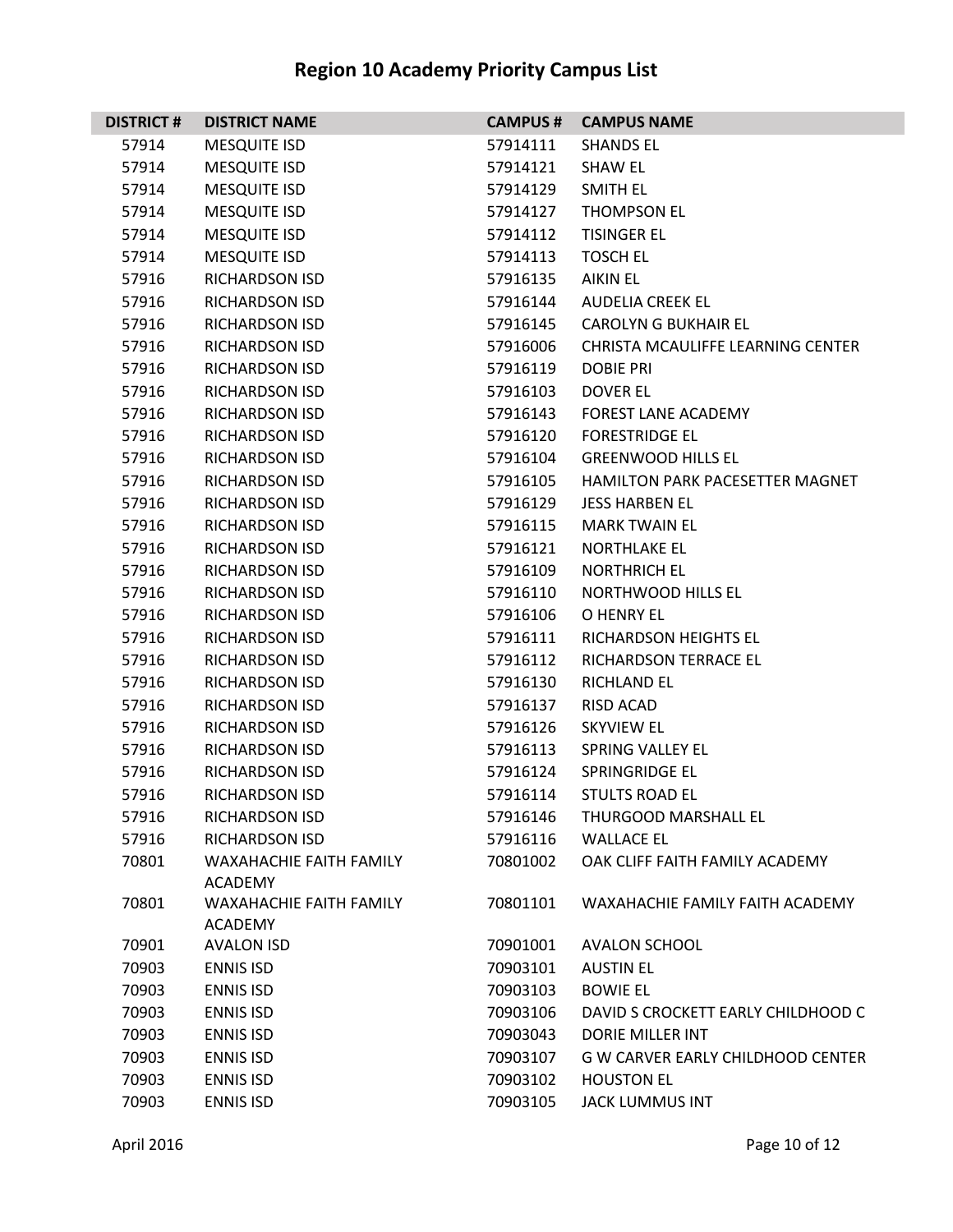| <b>DISTRICT#</b> | <b>DISTRICT NAME</b>    | <b>CAMPUS#</b> | <b>CAMPUS NAME</b>             |
|------------------|-------------------------|----------------|--------------------------------|
| 70903            | <b>ENNIS ISD</b>        | 70903104       | <b>TRAVIS EL</b>               |
| 70905            | <b>FERRIS ISD</b>       | 70905104       | <b>FERRIS INT</b>              |
| 70905            | <b>FERRIS ISD</b>       | 70905103       | <b>HAZEL INGRAM EL</b>         |
| 70905            | <b>FERRIS ISD</b>       | 70905105       | LUCY MAE MCDONALD EL           |
| 70907            | <b>ITALY ISD</b>        | 70907101       | <b>STAFFORD EL</b>             |
| 70908            | <b>MIDLOTHIAN ISD</b>   | 70908107       | J A VITOVSKY EL                |
| 70909            | <b>MILFORD ISD</b>      | 70909001       | MILFORD SCHOOL                 |
| 70910            | <b>PALMER ISD</b>       | 70910101       | <b>PALMER EL</b>               |
| 70910            | <b>PALMER ISD</b>       | 70910041       | <b>PALMER MIDDLE</b>           |
| 70911            | <b>RED OAK ISD</b>      | 70911103       | <b>EASTRIDGE EL</b>            |
| 70911            | RED OAK ISD             | 70911107       | RUSSELL P SCHUPMANN EL         |
| 70911            | <b>RED OAK ISD</b>      | 70911102       | <b>WOODEN EL</b>               |
| 70912            | <b>WAXAHACHIE ISD</b>   | 70912106       | <b>DUNAWAY EL</b>              |
| 70912            | <b>WAXAHACHIE ISD</b>   | 70912112       | <b>MARVIN EL</b>               |
| 70912            | <b>WAXAHACHIE ISD</b>   | 70912104       | <b>NORTHSIDE EL</b>            |
| 70912            | <b>WAXAHACHIE ISD</b>   | 70912111       | OLIVER E CLIFT EL              |
| 70912            | <b>WAXAHACHIE ISD</b>   | 70912108       | <b>WEDGEWORTH EL</b>           |
| 74903            | <b>BONHAM ISD</b>       | 74903102       | <b>EVANS EL</b>                |
| 74903            | <b>BONHAM ISD</b>       | 74903104       | <b>FINLEY-OATES EL</b>         |
| 74905            | <b>ECTOR ISD</b>        | 74905101       | <b>ECTOR EL</b>                |
| 74907            | <b>HONEY GROVE ISD</b>  | 74907101       | <b>HONEY GROVE EL</b>          |
| 74909            | <b>LEONARD ISD</b>      | 74909101       | <b>LEONARD EL</b>              |
| 74909            | <b>LEONARD ISD</b>      | 74909102       | <b>LEONARD INT</b>             |
| 74911            | SAVOY ISD               | 74911101       | <b>SAVOY EL</b>                |
| 74912            | <b>TRENTON ISD</b>      | 74912101       | <b>TRENTON EL</b>              |
| 74917            | <b>SAM RAYBURN ISD</b>  | 74917101       | <b>SAM RAYBURN EL</b>          |
| 91902            | <b>COLLINSVILLE ISD</b> | 91902200       | <b>COLLINSVILLE EL</b>         |
| 91903            | <b>DENISON ISD</b>      | 91903045       | <b>B MCDANIEL INT</b>          |
| 91903            | <b>DENISON ISD</b>      | 91903103       | <b>HOUSTON EL</b>              |
| 91903            | <b>DENISON ISD</b>      | 91903104       | <b>HYDE PARK EL</b>            |
| 91903            | <b>DENISON ISD</b>      | 91903113       | <b>LAMAREL</b>                 |
| 91903            | <b>DENISON ISD</b>      | 91903112       | <b>MAYES EL</b>                |
| 91903            | <b>DENISON ISD</b>      | 91903114       | <b>TERRELL EL</b>              |
| 91905            | <b>HOWE ISD</b>         | 91905101       | <b>HOWE EL</b>                 |
| 91906            | SHERMAN ISD             | 91906104       | <b>CRUTCHFIELD EL</b>          |
| 91906            | SHERMAN ISD             | 91906102       | <b>DILLINGHAM INT</b>          |
| 91906            | SHERMAN ISD             | 91906105       | <b>FAIRVIEW EL</b>             |
| 91906            | SHERMAN ISD             | 91906111       | <b>HENRY W SORY EL</b>         |
| 91906            | SHERMAN ISD             | 91906106       | <b>JEFFERSON EL</b>            |
| 91906            | SHERMAN ISD             | 91906110       | PERCY W NEBLETT EL             |
| 91906            | SHERMAN ISD             | 91906108       | <b>WAKEFIELD EL</b>            |
| 91906            | SHERMAN ISD             | 91906109       | <b>WASHINGTON EL</b>           |
| 91909            | <b>WHITESBORO ISD</b>   | 91909110       | <b>HAYES PRIMARY SCHOOL</b>    |
| 91909            | <b>WHITESBORO ISD</b>   | 91909101       | <b>WHITESBORO INTERMEDIATE</b> |